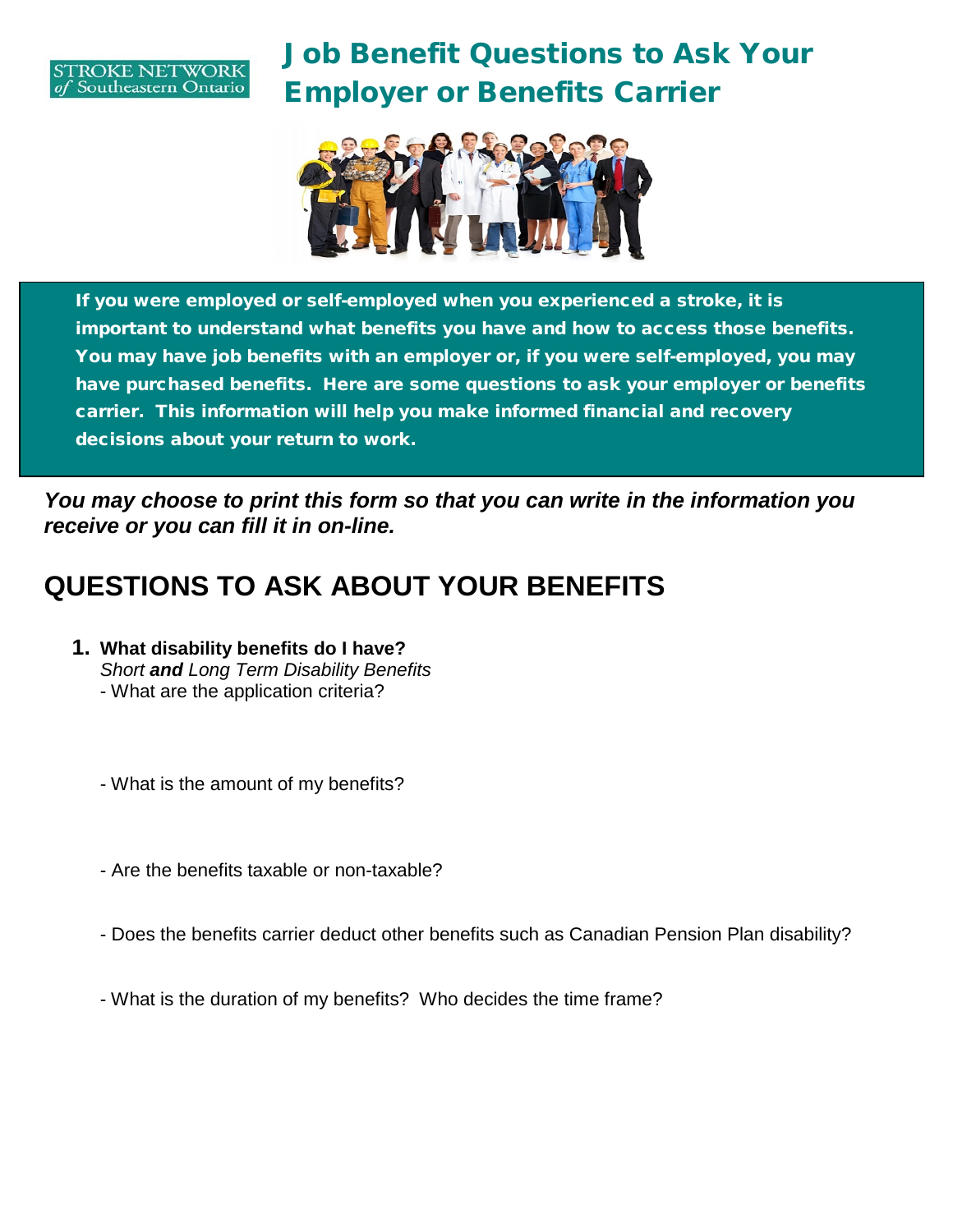

### Job Benefit Questions to Ask Your Employer or Benefits Carrier

*Additionally, for Long Term Disability Benefits*

- What type of coverage do I have? Own Occupation - unable to do the essential duties of my own job Any Occupation - determination of my ability to do any job based on my education, training & experience

### **2. What rehabilitation benefits are available from the Long Term Disability Benefits carrier**?

- Are services for return to work available?
- Who decides what services I receive?
- Is there a mandatory rehabilitation (e.g. vocational) clause in my disability coverage? Am I expected to participate in rehabilitation? What does this mean and what happens if I choose not to participate?
- Is retraining available if I cannot return to my former job?

#### **3. What coverage do I have for extended health?**

- What benefits are available and what are the funding criteria?
- Will the benefits pay for the therapies I need?
- Will the benefits cover the cost of any special equipment I may need (e.g. wheelchair)?